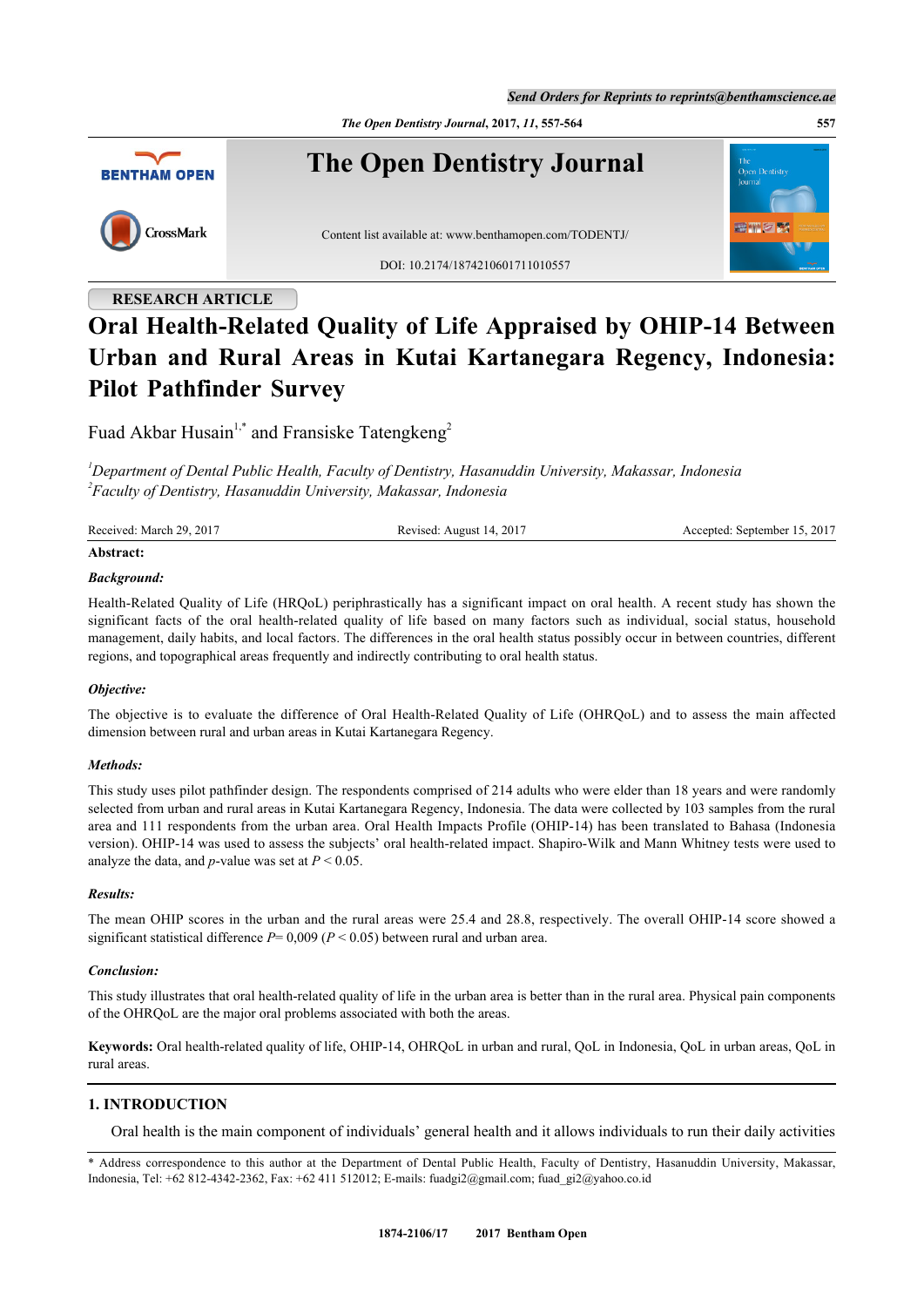(mastication, articulation, socializing) without any illness, discomfort, and disability. Moreover, a systemic disease is somehow related to many oral manifestations and reflected by the individual quality of life (OoL) [[1](#page-6-0) - [3](#page-6-1)]. Oral health also has a main contribution to the quality of life, and it directly affects people at their physical, cognitive, emotional, and social level [[4\]](#page-6-2). Based on Locker's study on Zuccolo, it has been shown that oral health affects people physically and psychologically due to many aspects such as their way of life, interaction with each other, their social well-being *etc*. [[3\]](#page-6-1).

The key to improve QoL is by repatriating oral function, mastication, preventing oral disease, repairing oral tissue, and tackling the patient's complaints [\[2](#page-6-3) - [5\]](#page-6-4). To measure the Oral Health-Related Quality of Life (OHRQoL), Slade and Spencer in 1994 tested the performance to measure the functional, social, and psychological outcomes of oral conditions based on 49 questions known as OHIP-49. The OHRQoL's measure (OHIP) is a suitable subjective indicator that provides information about the impacts of oral conditions on an individual's life and perceived need for dental treatment. The Oral Health Impact Profile (OHIP) is a questionnaire that measures people's perception of the social impact of oral disorders on their well-being. Slade in 1997 developed a short-form of it with 14 questions, named OHIP-14 which showed good reliability, validity and precision. Fourteen items of OHIP are divided into seven dimensions; functional limitation, physical discomfort, psychological discomfort, physical disability, psychological disability, social disability and handicaps. This OHIP-14 has been widely used across the world for various research purposes with modifications including language and regional concerns. Assessing the adult oral health-related quality of life is one of the primary needs [[1,](#page-6-0) [4,](#page-6-2) [1](#page-6-0) - [8](#page-6-5)].

One of the most crucial periods to prevent dental disease begins in adolescence which also affects the future of oral health. The World Health Organization in 2012 in Galloway suggests that the correlation between oral health-related quality of life (OHRQoL) and well-being was influenced by six factors; physical, environment, social relationships, physiological, independence stage and spiritual life. The result of the empirical analysis suggested that the impact of the quality of life relates to social demographic data (age and gender) along with economic and epidemiological aspects of culture [\[1](#page-6-0), [9](#page-6-6), [10](#page-6-7)].

An epidemiological survey in Greece in 2009 in Papaioannou showed the significant differences in quality of life found in each region as well as the differences in oral conditions between communities living in urban and rural areas [\[4](#page-6-2)]. A research by Spelberg in Goran (2006) in Germany discovered that the quality of life of people in rural areas was better as compared to urban setting due to fresh water, fresh air, and eco-friendly spaces in rural areas contrary to unhealthy atmosphere resulting from city's infrastructure. However, there are several other factors that influence other than geographical location. By noticing those differences, the author also compared the impact of individual oral status on the OHRQoL by different regions [[4,](#page-6-2)[11](#page-6-8) - [13](#page-7-0)].

According to the statistical data of Kutai Regency obtained in 2006, Tenggarong subdistrict which is situated at the center of Kutai Kartanegara Regency has 114,307 inhabitants. This number is far above the inhabitants of Samboja subdistrict located in the coast which only has a population of 63,467 people. Therefore, by considering the population density, Tenggarong subdistrict is considered an urban area while Samboja subdistrict is considered as a rural area. On the other hand, 700 people (0.6% of the total population) living in Tenggarong subdistrict were observed to be farmers, 708 (0.6%) as fishermen, while the majority were found to be civil servants being 7965 people registered with the peak of the percentage 6.9%. In contrast, in Samboja subdistrict , majority were farmers, comprising 4358 people (6.8% of the total population), while 2926 (4.6%) people were fishermen where the civil servants were only 952 (1.4%). [\[14](#page-7-1) - [16\]](#page-7-2)

## **1.1. Statement of Problem**

Remote area and geographical differences could not be denied showing the significant difference scores and quality of life in both communities as well as in each region. In terms of livelihoods, Tenggarong subdistrict was observed to be dominated by civil servants while Samboja subdistrict has the majority of farmers. This trend affected the economic growth of each region and their role in improving the quality of life. Based on the aforementioned situation, the researcher was interested in evaluating the differences in the oral health-related quality of life (OHRQoL) in different regions and in assessing the main affected dimension of rural and urban areas in Kutai Kartanegara Regency.

# **2. MATERIALS AND METHODS**

This study used pilot pathfinder design. The study respondents comprised of 214 adults with age more than 18, and were randomly selected from urban and rural areas of Kutai Kartanegara Regency. The urban area refers to Tenggarong subdistrict while the rural area refers to Samboja subdistrict . The inclusion criteria was adults with of more than 18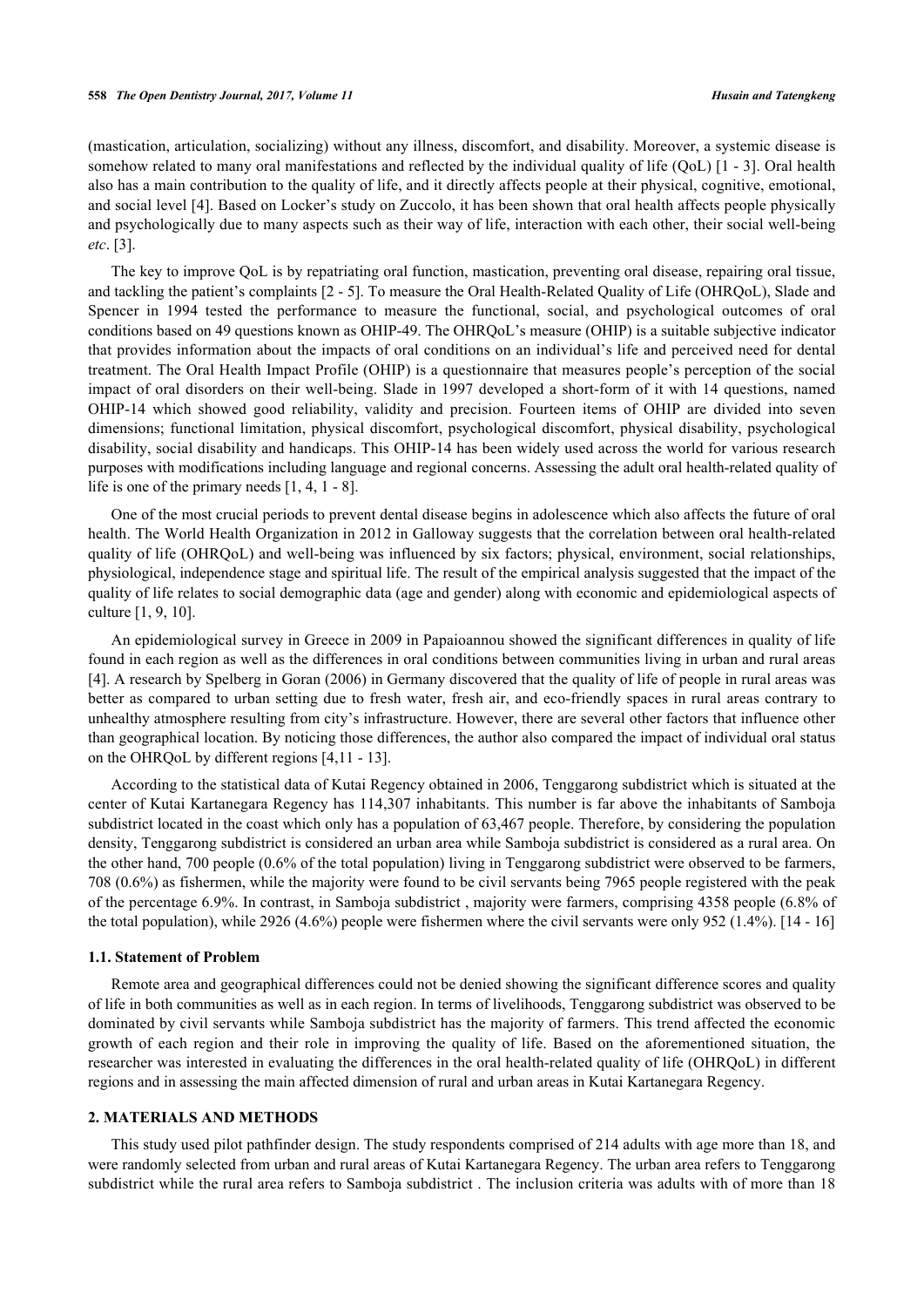years willing to fill the questionnaire, while the respondents who were unable to fill in all the general data as well as to return the questionnaire were excluded. The survey was conducted at three different health centers located in Tenggarong district (urban) and another three including one additional hospital in Samboja district (rural). Among 214 respondents in total, eventually there were only 202 valid respondents left with 96 respondents from urban areas and 106 from rural areas.

Determination of the respondents is based on the report by WHO which is according to the geographical area covering large populations and very complex health systems. The relevant and reliable information can be obtained by estimating the number of appropriate respondents based on the age category in urban and rural. The final result shows that both urban and rural areas at least had 100 respondents. The assessment of Quality of Life was carried out using OHIP-14 questionnaire that was simultaneously translated into Indonesia version. OHIP-14 questionnaire includes seven dimensions with 14 items to determine the quality of life. The higher the average value of the seven dimensions, the more negative the impact of oral health on the quality of life of an individual. The seven dimensions include functional limitations, physical pain, psychological discomfort, physical disability, psychological disability, social disability and handicap. On the dimensions that influence the quality of life, the combination of alternative answers like "often" and "very often" was a reference to determine whether those dimensions have a negative impact on people's quality of life. Classification of a quality of life was made as good, moderate and severe. The survey data were organised and analysed by using *SPSS* ver.18 for Windows platform (*SPSS* Inc., Chicago, Illinois, USA) and MS. Excel (Microsoft Office, Windows 2007, USA). Differences were considered significant when *p <* 0.05.

#### **3. RESULTS**

A total of 202 respondents (96 from urban and 106 from rural) participated in the survey. The distribution of respondents according to demographic / characteristic respondent among rural and urban areas is presented in Table **[1](#page-2-0)**.

Table **[1](#page-2-0)** illustrates that both the areas were dominated by women being 77.1% in the rural areas and 75.5% in the urban areas. In terms of age, the range of 18-44 years was the highest for both urban and rural areas with percentage of 38% and 61.5%. Two age-groups between [18](#page-7-3) - [44](#page--1-0) years and also over 44 years were considered based on WHO's category of adult age. In particular categorisation, age between 18-44 years was categorised as the age of a young adult while 44 years was categorised as the age of an adult.

The education level of the respondents in urban and rural areas was high school graduates being 57.3% in urban areas and 42.1% in rural areas. However, the respondents living in rural areas who did not have any occupation accounted for 33% while in urban areas, the value was 27%.

Monthly income on revenue of USD 0-7.5 showed the highest number of respondents in rural areas with a percentage of 79.2% while being 52.1% with a monthly income for more than USD 75.

|                                   |               | Rural           | Urban         |                 |
|-----------------------------------|---------------|-----------------|---------------|-----------------|
| <b>Respondents Characteristic</b> | Frequency (n) | Percent $(\% )$ | Frequency (n) | Percent $(\% )$ |
| <b>Sex</b>                        |               |                 |               |                 |
| Male                              | 22            | 22.9            | 26            | 24,5            |
| Female                            | 74            | 77.1            | 80            | 75,5            |
| Age                               |               |                 |               |                 |
| 18-44 Years                       | 59            | 61.5            | 68            | 38              |
| >44 Years                         | 37            | 38.5            | 64.2          | 35.8            |
| <b>Educational Level</b>          |               |                 |               |                 |
| No Education                      | 6             | 6.3             | 19            | 12.4            |
| <b>Elementary School</b>          | 9             | 9.4             | 19            | 13.9            |
| Junior High School                | 8             | 8.3             | 16            | 11.9            |
| Senior High School                | 55            | 57.3            | 30            | 42.1            |
| Graduated                         | 18            | 18.8            | 22            | 19.8            |
| Occupation                        |               |                 |               |                 |
| Jobless                           | 27            | 28.1            | 35            | 33              |
| Farmer                            | 6             | 6.3             | 8             | 7.5             |
| Plumbers                          | $\mathbf{0}$  | $\mathbf{0}$    | 4             | 3.8             |

<span id="page-2-0"></span>**Table 1. Distribution of respondents according to demographic/characteristic among rural and urban areas.**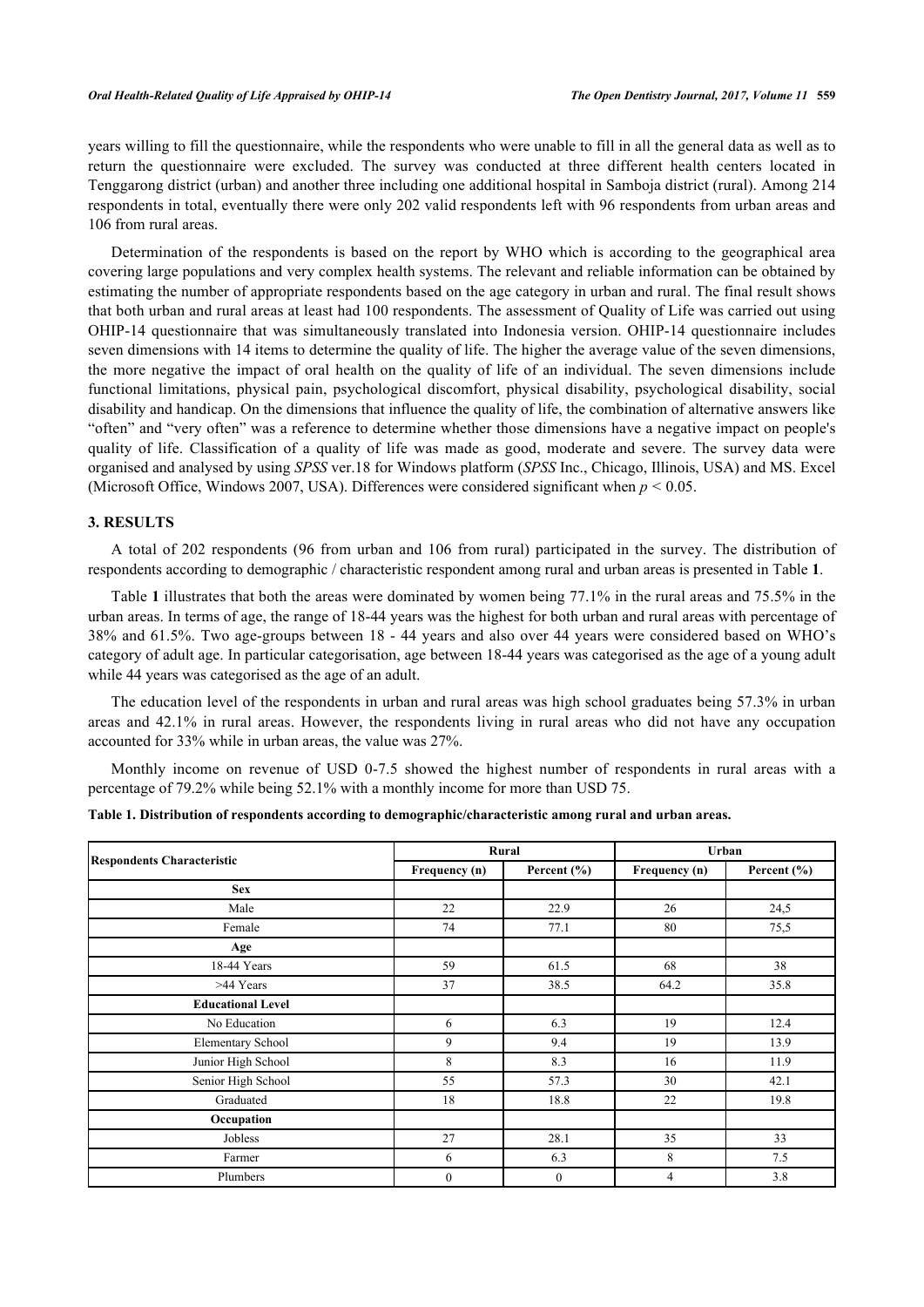#### **560** *The Open Dentistry Journal, 2017, Volume 11 Husain and Tatengkeng*

|                                   |                | Rural           | Urban          |                 |  |
|-----------------------------------|----------------|-----------------|----------------|-----------------|--|
| <b>Respondents Characteristic</b> | Frequency (n)  | Percent $(\% )$ | Frequency (n)  | Percent $(\% )$ |  |
| Students                          | $\overline{c}$ | 2.1             | $\theta$       | $\Omega$        |  |
| Entrepreneur                      | 10             | 10.4            | $\overline{7}$ | 6.6             |  |
| Officer                           | 10             | 10.4            | σ              | 6.6             |  |
| Government Employees              | 14             | 14.6            | 23             | 21.7            |  |
| Etc.                              | 27             | 28.1            | 22             | 20.8            |  |
| <b>Monthly Income</b>             |                |                 |                |                 |  |
| USD 0-7.5 (Lower Class)           | 39             | 40.6            | 84             | 79.2            |  |
| USD 7.6-37.5 (Lower Middle)       | 4              | 3.8             | $\overline{4}$ | 3.8             |  |
| USD 37.6-75 (Middle Class)        | 3              | 3.1             | $\theta$       | $\Omega$        |  |
| $USD > 75$ (Upper Class)          | 50             | 52.1            | 18             | 17              |  |
| Total                             | 96             | 100             | 106            | 100             |  |

Table **[2](#page-3-0)** shows that 41 respondents (20.3%) responded to the question of "ever felt difficulty in pronouncing any words because of the problems with your teeth or mouth" as "often", and very few people (7 (3.5%))responded to the question "totally unable to function because of the problem with your teeth or mouth". On the question "ever feel worried / anxious because of the problem in the oral cavity" the alternative answer "very often" was the least, with only a few numbers of respondents. The question of "felt totally unable to function because of the problem with your teeth or mouth" had the lowest mean value with a mean of 1.65, which means that almost all respondents answered rarely and the highest mean value correlated to the question "uncomfortable to eat any food because of the problem with your teeth or mouth" with a mean value of 2.25 which means the respondents answered in average sometimes feel uncomfortable while chewing due to the problem in the oral cavity.

| <b>List of Question on OHIP-14 Questioner</b>                                                          |                     | <b>Responses</b> |                  |                             |                                       |                       |
|--------------------------------------------------------------------------------------------------------|---------------------|------------------|------------------|-----------------------------|---------------------------------------|-----------------------|
|                                                                                                        |                     | Seldom           | Sometimes        | Often                       |                                       | Always Mean (sd)      |
|                                                                                                        |                     | $n$ (%)          | n(%)             | $n$ (%)                     | $n$ (%)                               |                       |
| Have you had trouble pronouncing any words<br>because of problems with your teeth or mouth             | $\left($<br>$(0\%)$ | 111(55%)         | 36<br>17.8%      | 41<br>$(20.3\%)$ (6.9%)     | 14                                    | 1.79(0.99)            |
| Have you felt that your sense of taste has worsened<br>because of problems with your teeth or mouth    | 106<br>$(52.5\%)$   | 46<br>$(22.8\%)$ | 38<br>(18.8)     | 9<br>(4.5)                  | 3<br>(1.5)                            | 1.80(0.99)            |
| Have you had painful aching in your mouth                                                              | 73<br>$(36.1\%)$    | 55<br>(27.2%)    | 60<br>(29.7%)    | 12<br>$(5.9\%)$             | $\mathfrak{D}$<br>$(1.0\%)$           | 2.08(0.99)            |
| Have you found it uncomfortable to eat any foods<br>because of problems with your teeth or mouth       | 65<br>$(32.2\%)$    | 50<br>$(24.8\%)$ | 64<br>(31.7%)    | 18<br>$(8.9\%)$             | 5<br>$(2.5\%)$                        | 2.25(1.07)            |
| Have you been self-conscious because of your<br>teeth or mouth                                         | 78<br>$(38.6\%)$    | 32<br>$(15.8\%)$ | 66<br>(32.7%)    | 25<br>$(12.4\%)$ (0.5%)     |                                       | [2.20(1.10)]          |
| Have you felt tense because of problems with your<br>teeth or mouth                                    | 95<br>(47%)         | 44<br>$(21.8\%)$ | 43<br>$(21.3\%)$ | 18<br>$(8.9\%)$             | $\mathfrak{D}$<br>$(1.0\%)$           | 1.95(1.06)            |
| Has been your diet been unsatisfactory because of<br>problems with your teeth of mouth                 | 87<br>$(43.1\%)$    | 41<br>$(20.3\%)$ | 48<br>$(23.8\%)$ | 18<br>$(8.9\%)$             | $\overline{c}$                        | $(1.0\%)$ 2.09 (1.14) |
| Have you had to interrupt meals because of<br>problems with your teeth or mouth?                       | 79<br>$(39.1\%)$    | 53<br>$(26.2\%)$ | 46<br>$(22.8\%)$ | 20<br>$(9.9\%)$             | 4<br>$(2.0\%)$                        | 2.09(1.09)            |
| Have you found it difficult to relax because of<br>problems with your teeth or mouth                   | 94<br>$(46.5\%)$    | 51<br>$(25.2\%)$ | 39<br>(19.3)     | 16<br>(7.9)                 | $\mathfrak{D}$<br>$(1.0\%)$           | 1.92(1.03)            |
| Have you been a bit embarrassed because of<br>problems with your teeth or mouth                        | 88<br>$(43.6\%)$    | 42<br>$(20.8\%)$ | 42<br>$(20.8\%)$ | 24<br>$911.9\%) (3.0\%)$    | 6                                     | 2.10(1.17)            |
| Have you been a bit irritable with other people<br>because of problems with your teeth or mouth        | 120<br>$(59.4\%)$   | 39<br>$(19.3\%)$ | 26<br>$(12.9\%)$ | 15<br>$(7.4\%)$             | $\overline{c}$<br>$(1.0\%)$           | 1.71(1.01)            |
| Have you had difficulty doing your usual jobs<br>because of problems with your teeth or mouth          | 115<br>$(56.99\%)$  | 45<br>(22.3%)    | 30<br>$(14.9\%)$ | 9<br>$(4.5\%)$              | $\mathcal{E}$<br>$(1.5\%)$            | 1.71(0.97)            |
| Have you felt that life in general was less satisfying<br>because of problems with your teeth or mouth | 119<br>$(58.9\%)$   | 43<br>(21.3%)    | 24<br>$(11.9\%)$ | 11<br>$(5.4\%)$             | $\overline{\phantom{0}}$<br>$(2.5\%)$ | 1.71(1.03)            |
| Have you been totally unable to function because of<br>problems with your teeth or mouth               | 122<br>$(60.4\%)$   | 43<br>(21.3)     | 26<br>$(12.9\%)$ | $\tau$<br>$(3.5\%) (2.0\%)$ | 4                                     | 1.65(0.96)            |

<span id="page-3-0"></span>**Tabel 2. Distribution of responses for OHIP score among rural and urban citizen.**

Table **[3](#page-4-0)** shows that the mean value in urban areas was the highest on the dimension of physical pain with mean value of 4.09, while the lowest value was in the dimension of disability with a mean value of 3.19. Moreover, the mean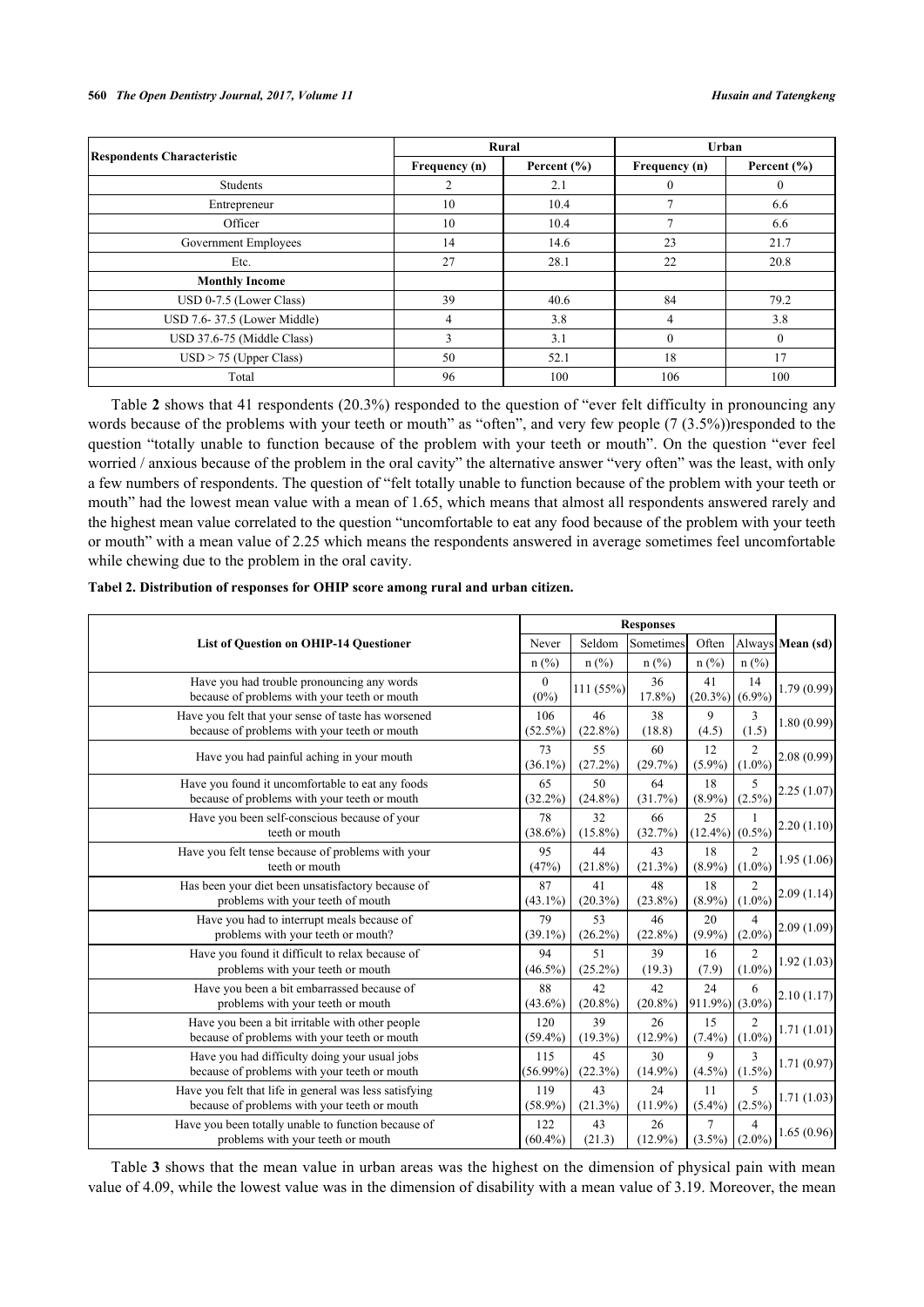value was the highest in rural area with the dimension of psychological discomfort with a mean value of 4.47 and the lowest on the dimension of delay with a mean of 3.57.

Table **[3](#page-4-0)** also shows a significant difference between the two regions with  $p = 0.009$  ( $p \le 0.005$ ) with a higher total of OHIP-14 score in urban areas. This shows that the quality of life in rural areas is worse.

<span id="page-4-0"></span>**Table 3. Mean OHIP-14 scores according to urban and rural area.**

| Mean (SD)                    |              |             |          |  |  |
|------------------------------|--------------|-------------|----------|--|--|
|                              | <b>Urban</b> | Rural       |          |  |  |
| <b>Functional Limitation</b> | 3.30(1.66)   | 3.85(1.81)  | $0.027*$ |  |  |
| Physical Pain                | 4.09(1.9)    | 4.58(1.86)  | $0.037*$ |  |  |
| Psychological Discomfort     | 3.88(1.87)   | 4.47(2.16)  | 0.052    |  |  |
| Psychological Disability     | 3.96(2.00)   | 4.42(2.07)  | 0.094    |  |  |
| Physical Disability          | 3.71(1.80)   | 4.38(2.04)  | $0.018*$ |  |  |
| Social Handicap              | 3.27(1.76)   | 3.60(1.88)  | 0.203    |  |  |
| Handicap                     | 3.19(1.82)   | 3.57(1.96)  | 0.150    |  |  |
| <b>Total OHIP Score</b>      | 25.4(10.84)  | 28.8(10.67) | $0.009*$ |  |  |

\**Mann-withney test: p<0.05; significant*

In addition, Table **[3](#page-4-0)** illustrates the significant difference between urban and rural areas ( $p \le 0.05$ ) in the functional dimension limitations with  $p = 0.027$ , dimension of ill physical condition with *p* value = 0.037 and dimension of psychic disability with *p* value = 0.018. Among these three dimensions, the average mean value in rural areas was throughout higher than urban areas. Therefore, rural areas were observed to have a lower quality of life compared to urban areas.

Table **[4](#page-4-1)** shows the differences in the value of the dimensions of the quality of life between urban and rural in which the impact of low quality of life is classified when one item of question is answered with "often" and "very often" alternative answers. On the question about the "trouble pronouncing" there were as many as 27.2% respondents whose quality of life was affected. Moreover, the lowest percentage (5.4%) of respondents felt difficulty due to poor oral cavity affecting their quality of life.

<span id="page-4-1"></span>

| Table 4. Prevalence of adverse impacts on quality of life prior to area*. |  |  |  |
|---------------------------------------------------------------------------|--|--|--|
|---------------------------------------------------------------------------|--|--|--|

| <b>Impact Experienced due to</b><br><b>Problems with Teeth,</b><br><b>Mouth or Dentures</b> | n of Patients<br><b>Reporting</b><br>Impact* | % of Patients<br><b>Reporting</b><br>impact* |
|---------------------------------------------------------------------------------------------|----------------------------------------------|----------------------------------------------|
| Trouble Pronouncing                                                                         | 55                                           | 27.2                                         |
| <b>Taste Affected</b>                                                                       | 12                                           | 5.9                                          |
| Painful Aching                                                                              | 14                                           | 6.9                                          |
| Uncomfortable to Eat                                                                        | 23                                           | 11.4                                         |
| Been Self Conscious                                                                         | 26                                           | 12.9                                         |
| Felt Tense                                                                                  | 20                                           | 9.9                                          |
| Diet Unsatisfactory                                                                         | 20                                           | 9.9                                          |
| <b>Interrupted Meals</b>                                                                    | 24                                           | 11.9                                         |
| Difficult to Relax                                                                          | 18                                           | 8.9                                          |
| <b>Been Embarrassed</b>                                                                     | 30                                           | 14.9                                         |
| Been a Bit Irritable                                                                        | 17                                           | 8.4                                          |
| Difficult Doing Jobs                                                                        | 12                                           | 5.9                                          |
| Life Less Satisfying                                                                        | 16                                           | 7.9                                          |
| Unable to Function                                                                          | 11                                           | 5.4                                          |

 $n = 202$  subjects in urban and rural area

Impact Profile questionnaire. \*Impacts reported "fairly often" or "very often" in preceding three months.

# **4. DISCUSSION**

The result presented in this study, show a significant difference between the rural and urban areas in terms of affected oral health as well as the differences in the quality of life. The higher score of OHIP in rural areas indicates that the quality of life in rural areas in the worst compared to urban areas. The same results shown in a recent study by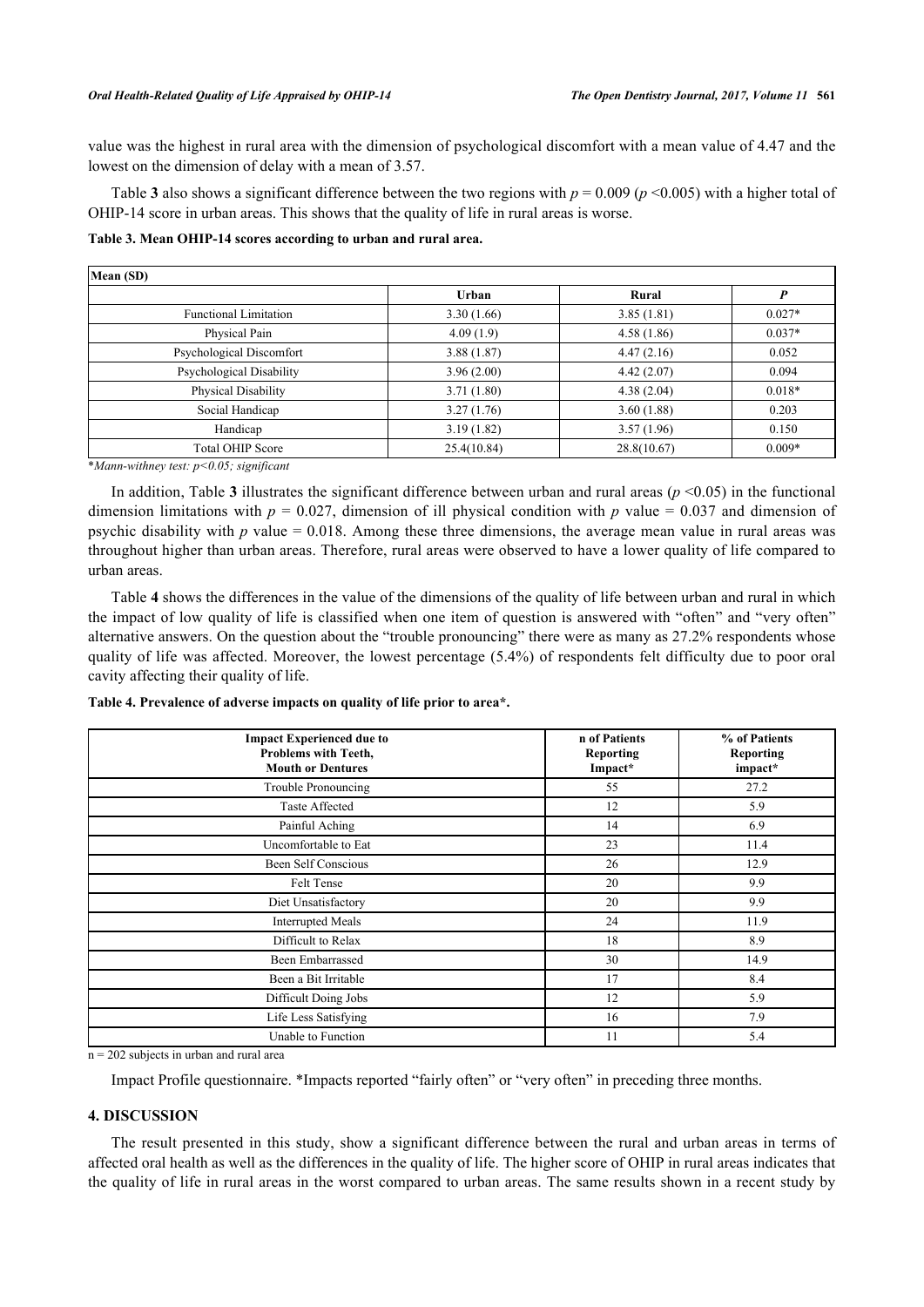#### **562** *The Open Dentistry Journal, 2017, Volume 11 Husain and Tatengkeng*

Carneiro in 2010 on rural areas of Brazil suggest that the more remote the area, the more it affects the quality of life. It suggests that the high score of OHIP will always be equal to the negative impact of the quality of life. This is in line with a research conducted by Papaioannou in 2015 in urban and rural areas showing that the rural areas had a higher mean value of OHIP-14 than urban areas, both of which are consistent with the survey results showing a higher mean value of OHIP-14 in rural areas. Dams indicate that rural areas have poor oral health and over all quality of life of the individual; this is attributed to the lack of facilities in the area, very fewer medical personnel than the number of residents that poses problems in obtaining proper services to help maintain the quality of life [\[1](#page-6-0), [17](#page-7-4)].

In terms of respondent's education, it was discovered that the education level of a person influences his/her quality of life. A research conducted by Papaioannou showed the difference in OHIP value based on public education level. The research showed high school graduates with lower OHIP value compared to scholars. Those living in urban areas had lower OHIP scores than those in rural areas. [\[1](#page-6-0)].

Similarly, a study conducted by Marilia in 2014, analysing the highest OHIP score resulting in low quality of life of the respondents who received education in more than nine years depicted the number of such respondents to be lower as compared to those who had good quality of life with lower OHIP score which comprised of 196 respondents with 9-11 years of educational experience, equal to junior or senior high school graduates. Moreover, those respondents who studied over than 11 years being university or college graduates, showed the lowest number of OHIP score; this trend, leads to the very good quality of life [[18\]](#page-7-3).

The level of education related to oral health is very important, which is also justified by a research conducted by Ahmed, showing better oral health of people who have received education on oral health than those who did not. This implies that higher level of a person's education helps in increasing the awareness about oral health [[1,](#page-6-0) [2](#page-6-3), [19](#page-7-5), [20\]](#page-7-6). Respondents who were not qualified enough i.e. graduated from elementary and junior high school were 23 in urban areas and 54 in number in rural areas. Therefore, the quality of life in Tenggarong District was observed to be better than in Samboja District. This suggests that the education level also affects the quality of life.

Monthly income is an important factor in determining the quality of life. A study in Hudacova in 2010 showed that there exists a relationship between OHIP and a person's income. This was confirmed by a study in Biazevic showing that 71.2% of those with high incomes showed low OHIP scores, suggesting better quality of life than being 39.9% of those with low incomes and poor oral health [[21](#page-7-7), [22\]](#page-7-8). The results of this study showed that in rural areas, people have low income with livelihoods as farmers resulting in higher OHIP rates than those in urban areas with a profession dominated by office workers, being self-employed and private employees [\[14](#page-7-1), [21](#page-7-7), [22](#page-7-8)] The quality of life is also influenced by the location or area of origin of the community, therefore, rural and urban areas have differences in the quality of life. In this study, the quality of life associated with oral health showed a worst impact on rural areas represented by Samboja subdistrict compared to those living in urban areas represented by Tenggarong subdistrict due to several aspects such as education, availability of health services, income, livelihoods and age. Other aspects such as dental care, periodontal disease and tooth loss resulting in functional limitations in the oral cavity also contribute to this. However, the quality of one's life can possibly change to better if all the limitations are addressed and mastication function is restored as before [[22](#page-7-8) - [26\]](#page-7-9).

# **CONCLUSION**

For the representative respondents of Kutai Kartanegara Regency who took part in the present study, the quality of life associated with oral health showed good quality of life in urban areas represented by Tenggarong subdistrict being significantly different from the rural areas represented by Samboja subdistrict . Further investigation of the Oral Health Quality of Life of individuals with a significant sign of disease, current or past, must be undertaken. Another aspect that needs to be evaluated is the correlation between Oral Health Quality of Life and ages, sex, education level, income, and livelihood. The data from such studies aid in advocating the formation of a suitable profile for future dentists to handle an ageing population, and also to provide additional data for dental clinics as well as underline the need in providing the necessary resources and public funds for dentistry. It is important to place dental and oral health in the proper context.

# **LIST OF ABBREVIATIONS**

| <b>WHO</b>    | =   | World Health Organization           |
|---------------|-----|-------------------------------------|
| OoL           | $=$ | Quality of Life                     |
| <b>OHROoL</b> | $=$ | Oral Health-Related Quality of Life |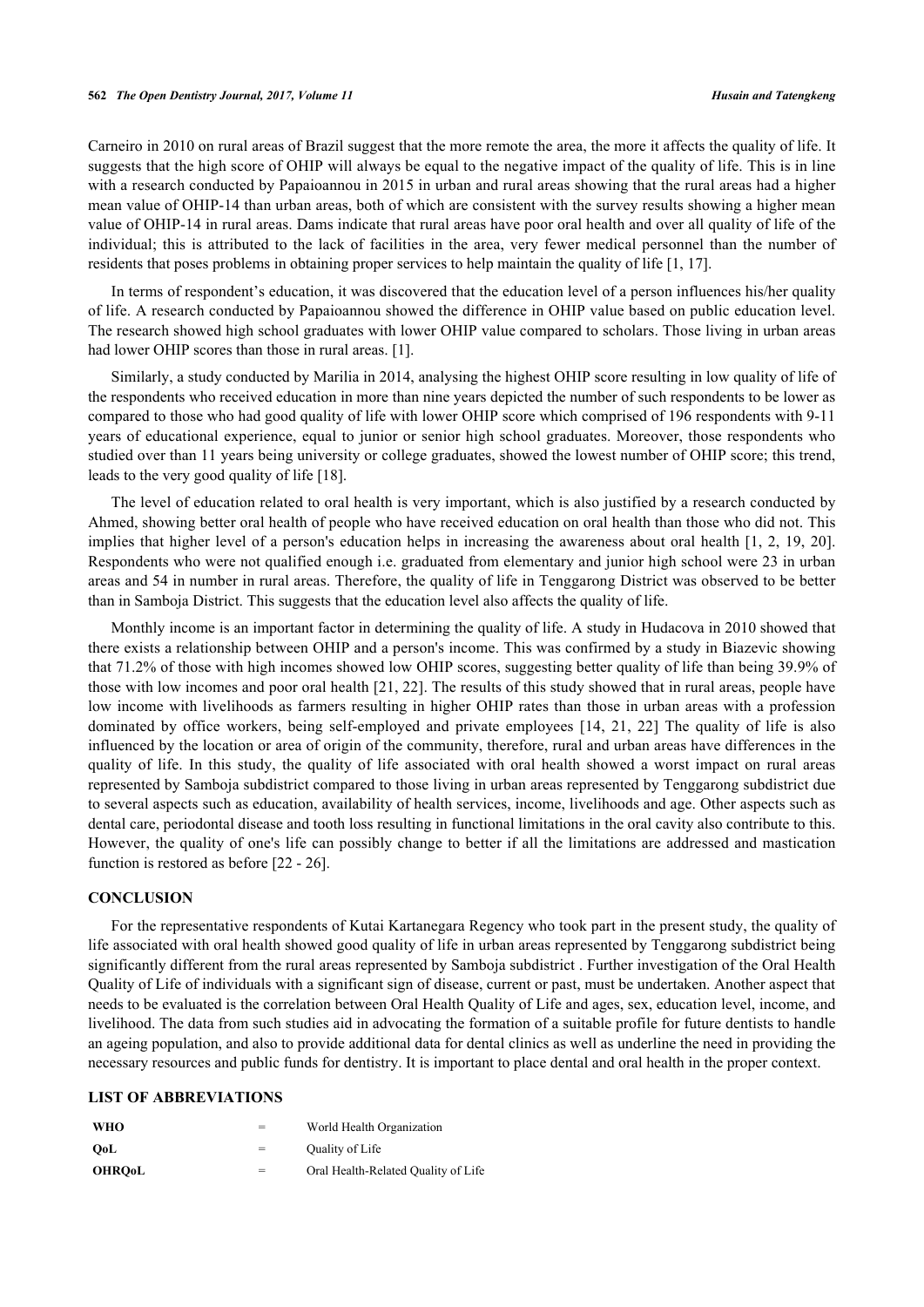| <b>HRO0L</b> | $=$ | Health-Related Quality of Life |
|--------------|-----|--------------------------------|
| <b>OHIP</b>  | $=$ | Oral Health Impact Profile     |

# **ETHICS APPROVAL AND CONSENT TO PARTICIPATE**

The study was approved by the Faculty of Dentistry, Hasanuddin University.

# **HUMAN AND ANIMAL RIGHTS**

The reported experiments in accordance with the ethical standards of the committee responsible for human experimentation (institutional and national), and with the Helsinki Declaration of 1975, as revised in 2008 (http://www.wma.net/en/20activities/10ethics/10helsinki/).

# **CONSENT FOR PUBLICATION**

Not applicable.

#### **CONFLICT OF INTEREST**

The authors declare no conflict of interest, financial or otherwise.

# **ACKNOWLEDGEMENTS**

FH and FT collected all the data from the respondents, participated in the writing of the manuscript including statistical analysis and all the tables. FH was the supervisor of this research. He is the principal investigator and participated in all phases of the manuscript including research concept and design, giving advice how to conduct the statistical analysis and interpretation. All authors read and approved the final manuscript. FH sent the final approval of article.

#### **REFERENCES**

- <span id="page-6-0"></span>[1] Papaioannou W, Oulis CJ, Yfantopoulos J. The oral health related quality of life in different groups of senior citizen as measured by the OHIP-14 questionnaire. Herbert Open Access J 2015; 3(1): 4-6.
- <span id="page-6-3"></span>[2] Ahamed S, Moyin S, Punathil S, Patil N. Evaluation of the oral health knowledge, attitude, and behavior of the preclinical and clinical dental students. J Int Oral Health 2015; 7(6): 65-8.
- <span id="page-6-1"></span>[3] Zucolo ML, Maroco J, Campos JA. Impact of oral health on health-related quality of life: A cross-sectional study. BMC Oral Health 2016; 16(55): 1-2. [PMID: [26745890\]](http://www.ncbi.nlm.nih.gov/pubmed/26745890)
- <span id="page-6-2"></span>[4] Manapoti JP, Chava VK, Reddy BV. Evaluation of oral health-related quality of life among professional students: A cross-sectional Study. J Ind Assoc Public Health Dent 2015; 13(4): 465-6. [\[http://dx.doi.org/10.4103/2319-5932.171174](http://dx.doi.org/10.4103/2319-5932.171174)]
- <span id="page-6-4"></span>[5] Hoeksema AR, Spoorenberg S, Peters LL, *et al.* Elderly with remaining teeth report less frailty and better quality of life than edentulous elderly: A cross-sectional study. Oral Dis 2017; 23(4): 526-36. [\[http://dx.doi.org/10.1111/odi.12644](http://dx.doi.org/10.1111/odi.12644)] [PMID: [28120363\]](http://www.ncbi.nlm.nih.gov/pubmed/28120363)
- [6] Dhingra S, Rajesh G, Rao A, Pai UY, Shenoy R, Pai M. Impact of occlusal support and perceived chewing ability on oral health-related quality of life among patients attending a private dental institution in India. J Indian Prosthodont Soc 2017; 17(1): 15-21. [PMID: [28216840\]](http://www.ncbi.nlm.nih.gov/pubmed/28216840)
- [7] Lopez R, Baelum V. Spanish version of the oral health impact profile (OHIP-Sp). BMC Oral Health 2006; 6(11): 11. [\[http://dx.doi.org/10.1186/1472-6831-6-11\]](http://dx.doi.org/10.1186/1472-6831-6-11) [PMID: [16827940](http://www.ncbi.nlm.nih.gov/pubmed/16827940)]
- <span id="page-6-5"></span>[8] Kohli R, Sehgal HS, Nelson S, Schwarz E. Oral health needs, dental care utilization, and quality of life perceptions among Oregonian seniors. Spec Care Dentist 2017; 37(2): 85-92. [\[http://dx.doi.org/10.1111/scd.12221](http://dx.doi.org/10.1111/scd.12221)] [PMID: [28181683](http://www.ncbi.nlm.nih.gov/pubmed/28181683)]
- <span id="page-6-6"></span>[9] Masood M, Newton T, Bakri NN, Khalid T, Masood Y. The relationship between oral health and oral health related quality of life among elderly people in United Kingdom. J Dent 2017; 56: 78-83. [\[http://dx.doi.org/10.1016/j.jdent.2016.11.002](http://dx.doi.org/10.1016/j.jdent.2016.11.002)] [PMID: [27825838\]](http://www.ncbi.nlm.nih.gov/pubmed/27825838)
- <span id="page-6-7"></span>[10] Galloway S, Bell D, Hamilton C, Scullion AC. Quality of life and well-being measuring the benefits of culture and sports: Literature review and think piece Enlighten: Publications. Edinburgh, UK: Scottish Government 2006. [http://www.scotland.gov.uk/ Resource/Doc/](http://www.scotland.gov.uk/Resource/Doc/89281/0021350.pdf) [89281/0021350.pdf](http://www.scotland.gov.uk/Resource/Doc/89281/0021350.pdf)
- <span id="page-6-8"></span>[11] Goran R. Theoretical approach to the study of quality of life in rural and urban settlements. Analele Universității din Oradea. Seria Geografie 2016; 26(1): 5-24.